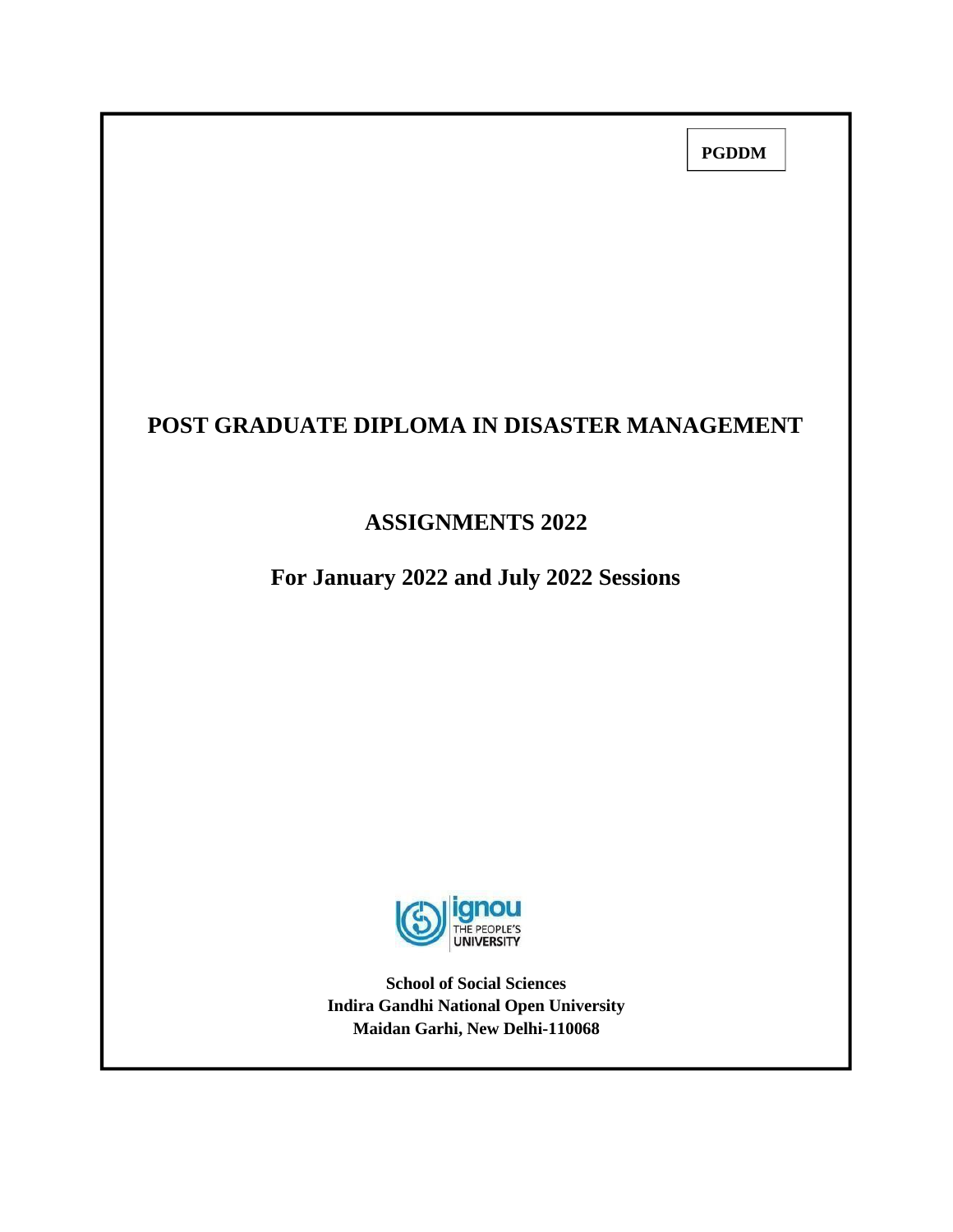# **POST GRADUATE DIPLOMA IN DISASTER MANAGEMENT**

#### Dear Student,

As we explained in the Programme Guide for Post Graduate Diploma in Disaster Management, you will have to do one Tutor Marked Assignment (TMA) for each four-credit course.

Each assignment consists of Sections I and II. There are five questions in each section. You have to answer a total of five questions in about 400 words each. You have to attempt at least two questions from each section. You will find that the questions in the assignments are analytical and descriptive so that you can better understand and comprehend the concepts.

Before you attempt the assignments, please read the instructions carefully provided in the Programme Guide. It is important that you write the answers to all the TMA questions in your own words. Your answers should be within the approximate range of the word-limit set for each question. Remember, writing answers to assignment questions will improve your writing skills and prepare you for the term-end examination.

You are to submit the assignments to the Coordinator of your Study Centre. You must obtain a receipt from the Study Centre for the assignments submitted and retain it with you. It is desirable to keep a photocopy of the assignments submitted by you.

Once evaluated, the Study Centre will return the assignments to you. Please insist on this. The Study Centre will send the marks to the IGNOU Regional Centre concerned and the latter shall send it to SE Division at IGNOU, New Delhi.

#### **Submission:**

You need to submit the assignment within the stipulated date for being eligible to appear in the term-end examination.

The completed assignments should be sent as per the following schedule.

| <b>Assignment</b>                                                                                                                                                                                                      | Date of Submission                                                                                  | Whom to send                                                             |
|------------------------------------------------------------------------------------------------------------------------------------------------------------------------------------------------------------------------|-----------------------------------------------------------------------------------------------------|--------------------------------------------------------------------------|
| <b>MPA-001</b><br><b>MPA-002</b><br><b>MPA-003</b><br><b>MPA-004</b><br><b>MPA-005</b><br><b>MPA-006</b><br><b>MPA-007</b><br>MED-004 (only for the students who<br>are opting this Course in lieu of<br>Project Work) | September 30, 2022 for<br><b>January 2022 Batch</b><br><b>March 31, 2023 for</b><br>July 2022 Batch | T <sub>0</sub><br>The Coordinator of the Study<br>Centre allotted to you |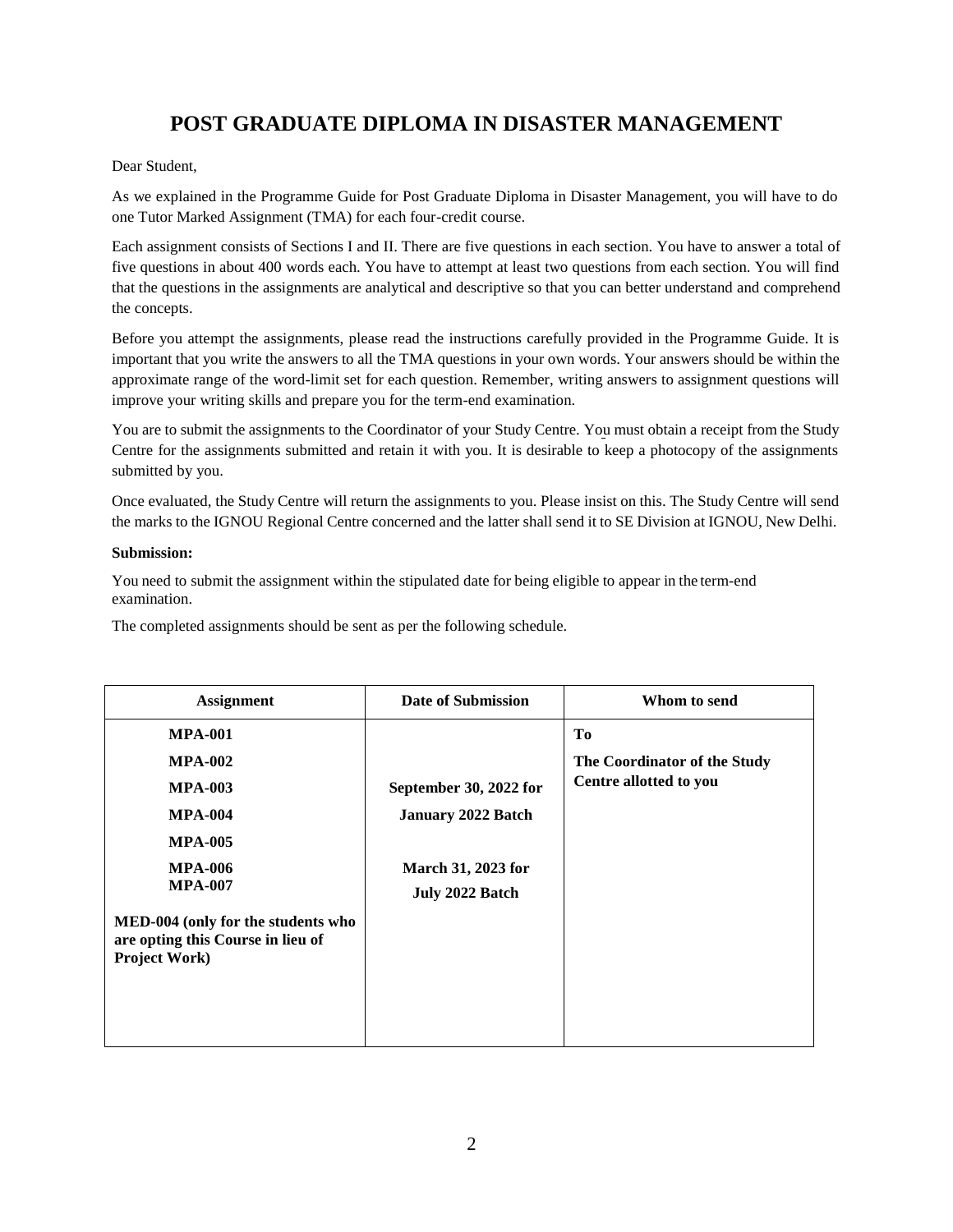# **GUIDELINES FOR DOING ASSIGNMENT**

We expect you to answer each question as per instructions in the assignment. You will find it useful to keep the following points in mind:

- 1) **Planning:** Read the assignment carefully, go through the Units on which they arebased. Make some points regarding each question and then rearrange them in a logical order.
- 2) **Organisation:** Be a little selective and analytical before drawing up a rough outline of your answer. Give adequate attention to question's introduction and conclusion.

Make sure that:

- a) The answer is logical and coherent.
- b) It has clear connections between sentences and paragraphs.
- c) The presentation is correct in your own expression and style.
- 3) **Presentation:** Once you are satisfied with your answer, you can write down the final version for submission. **It is mandatory to write the assignment neatly in your own handwriting.** If you so desire, you may underline the points you wish to emphasise. Make sure that the answer is within the stipulated word limit. Do not type the assignments.

Wishing you all the best,

**Prof. Uma Medury & Prof. DollyMathew Programme Coordinators**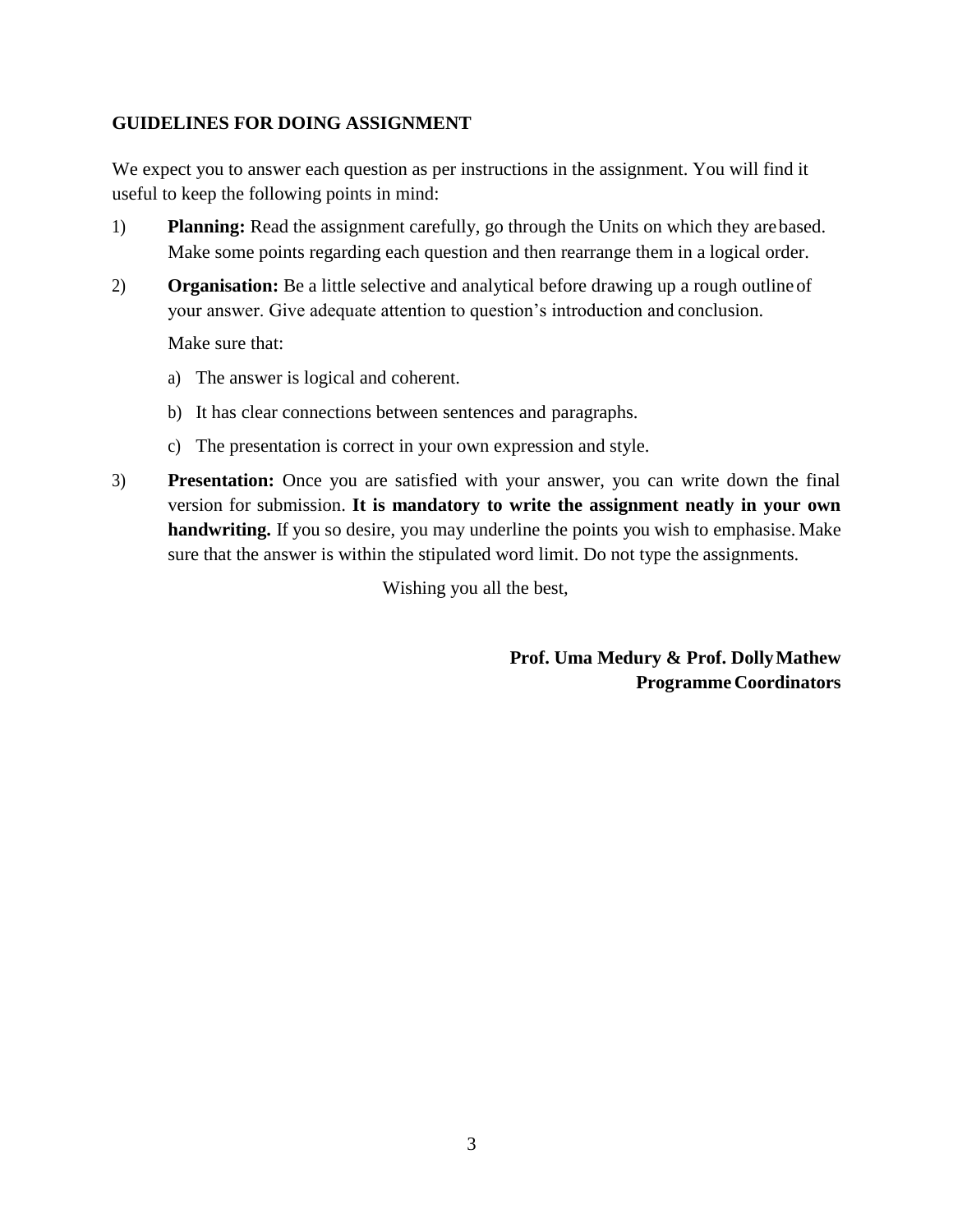### **MPA-001: Understanding Natural Disasters Assignments (TMA)**

### **Course Code: MPA-001 Assignment Code:Asst/TMA/2022 Marks: 50**

**This assignment consists of Sections I and II. There are five questions in each section. You**  have to answer a total of five questions in about 400 words each. It is necessary to attempt at **least two questions from each section. Each question carries 10 marks.**

#### **Section – I**

- 1. Write a note on various types of natural disasters.
- 2. Describe the organisational set-up of disaster management at the central level inIndia.
- 3. What measures would you suggest for disaster management in earthquake prone areas?
- 4. Discuss the causes and impacts of drought and analyse the role of state government in disaster management.
- 5. 'In cyclone prone state, effective forecasting and warning play an important role in disaster management'. Explain.

#### **Section – II**

- 6. Discuss the risk reduction measures associated with landslides.
- 7. Explain the causes and impacts of heat and cold waves.
- 8. Examine the impact of climate change on agriculture.
- 9. Enumerate the causes and impacts of volcanic disaster.
- 10. Describe the impact of sea level rise on Indian Coastal Zone.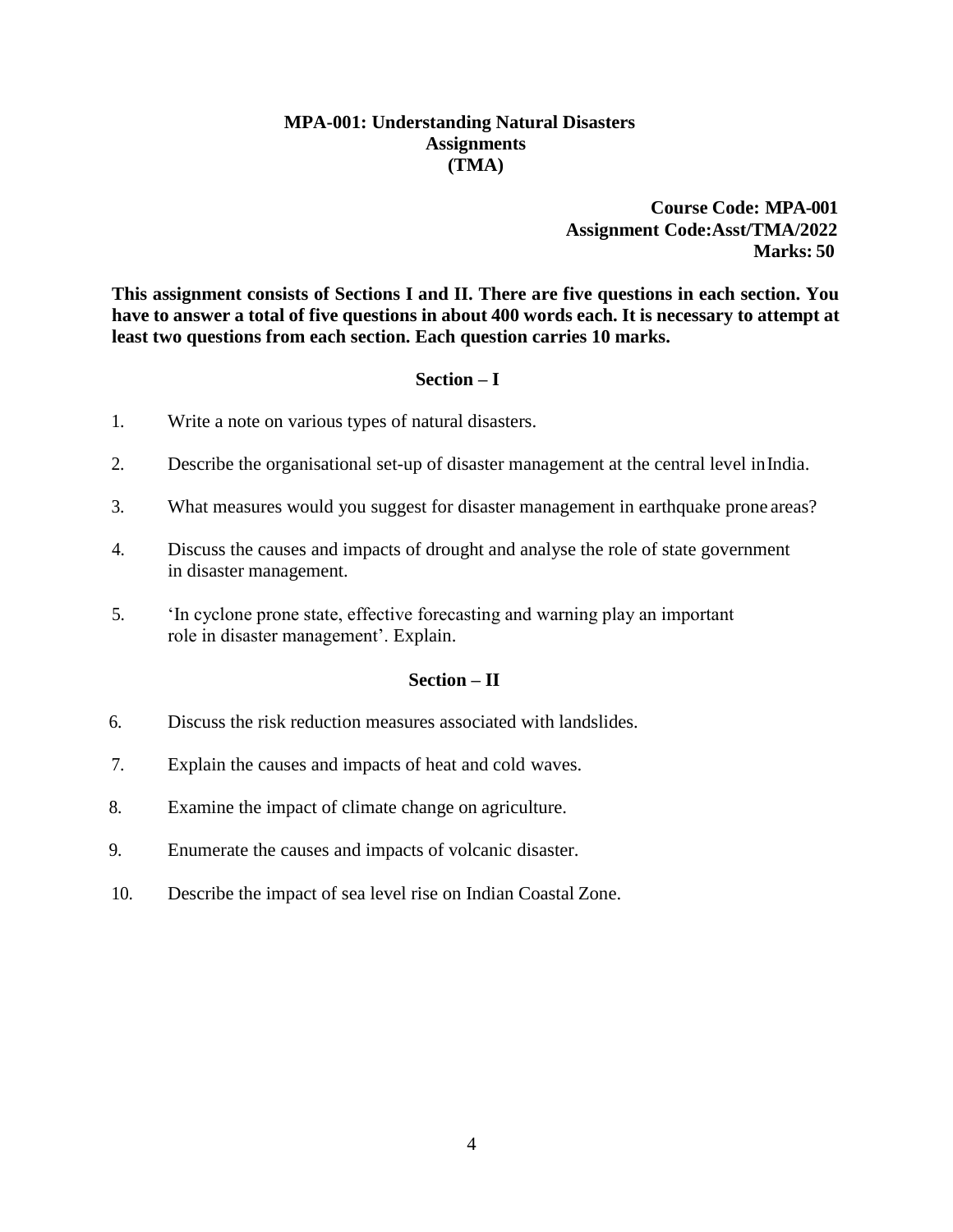### **MPA- 002: Understanding Man-Made Disasters Assignments (TMA)**

**Course Code: MPA-002 Assignment Code:Asst/TMA/2022 Marks: 50**

**This assignment consists of Section I and II. There are five questions in each section. You**  have to answer a total of five questions in about 400 words each. It is necessary to attempt at **least two questions from each section. Each question carries 10 marks.**

### **Section - I**

- 1. Discuss the nature of man-made disasters and highlight major issues concerningdisaster management.
- 2. What are the major causes and impacts of chemical disasters?
- 3. Suggest necessary measures to mitigate coal fire disaster.
- 4. Explain the causes and impacts of forest fires.
- 5. 'Preparedness and response are significant steps in oil fire management'. Comment.

### **Section – II**

- 6. 'The air pollutants directly or indirectly affect human beings'.Examine.
- 7. Explain the causes and impacts of deforestation.
- 8. Describe the causes and impacts of railway accidents.
- 9. Discuss the major causes of air accidents and highlight lessons learnt from past air accidents.
- 10. Explain the major types of sea accidents by highlighting the impact of each onhuman life, environment and property.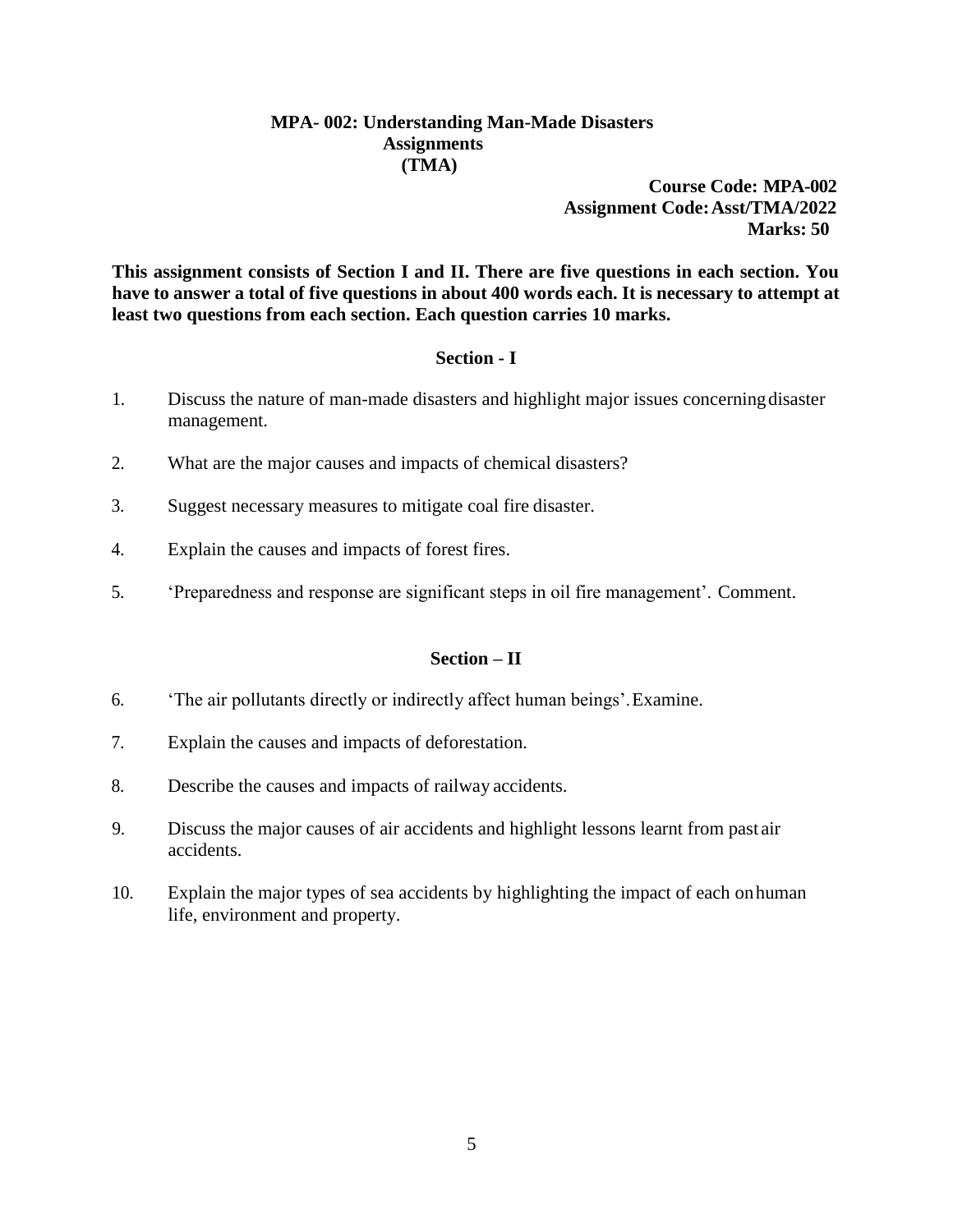# **MPA-003: Risk Assessment and Vulnerability Analysis Assignment TMA**

**Course Code: MPA-003 Assignment Code:Asst/TMA/2022 Marks: 50**

**This assignment consists of Section-I and Section-II. There are five questions in each section. You have to answer a total of five questions in about 400 words each. It is necessary to attempt at least two questions from each section. Each question carries 10 marks.**

#### **Section-I**

- 1. Define Hazards and bring out its classification.
- 2. Discuss historical progression of 'Risk'.
- 3. Examine the role of Information Technology in Disaster Risk Reduction.
- 4. Write a note on Mainstreaming 'Risk'.
- 5. Analyse the Gender Based Approach to Disaster Management.

- 6. Briefly discuss the socio-economic determinants of disasterloss.
- 7. 'Vulnerability of cities is a multi-dimensional problem'. Comment.
- 8. 'Vulnerability is reduced through State intervention'. Elaborate.
- 9. ''Preventive Strategies substantially reduce disaster loss'. Discuss.
- 10. Briefly bring out major considerations in Development Planning for Vulnerability Reduction.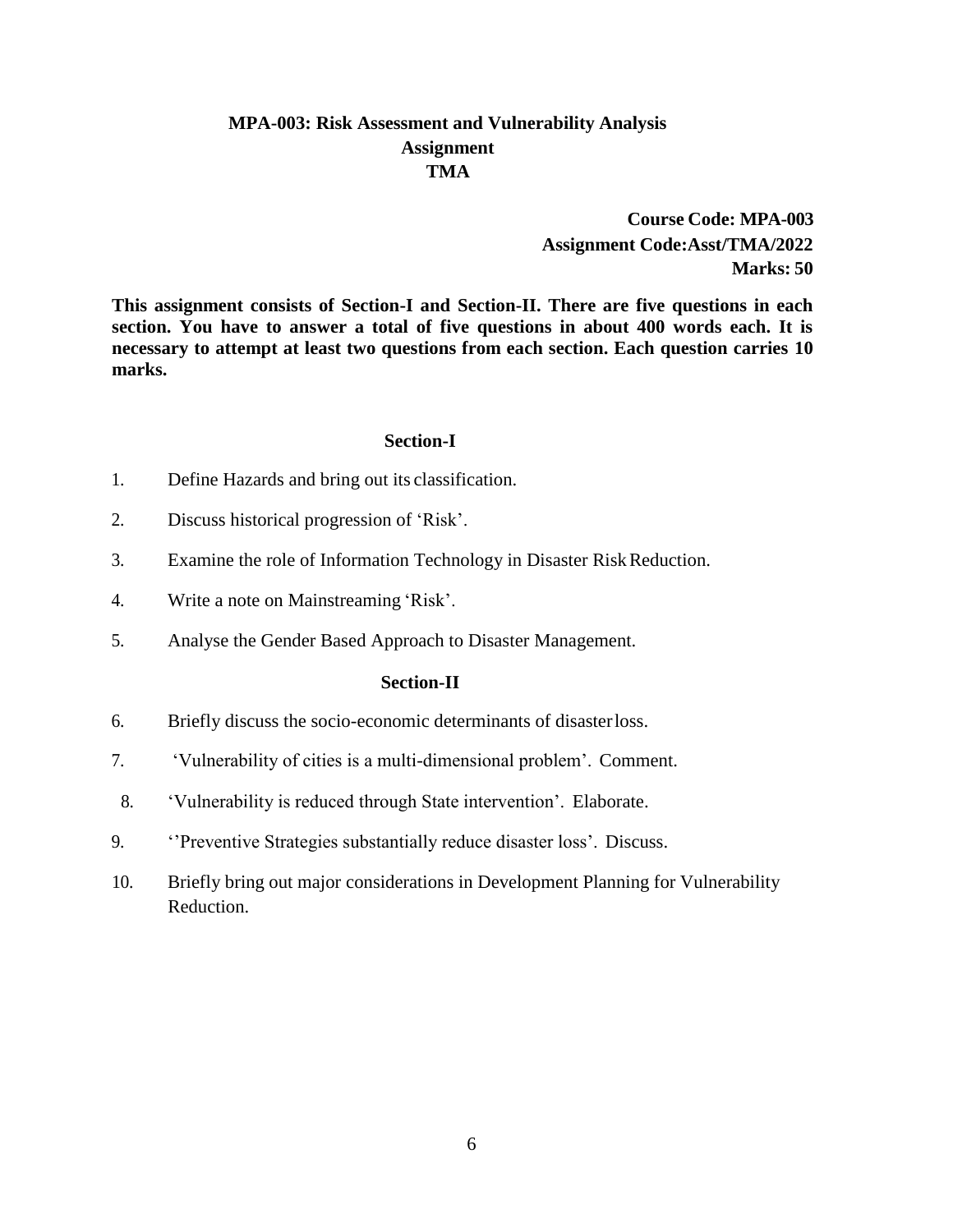# **MPA-004: Disaster Preparedness Assignment TMA**

**Course Code:MPA-004 Assignment Code:Asst/TMA/2022 Marks: 50**

**This assignment consists of Section-I and Section-II. There are five questions in each section. You have to answer a total of five questions in about 400 words each. It is necessary to attempt at least two questions from each section. Each question carries 10 marks.**

# **Section-I**

- 1. What is meant by disaster preparedness? Explain the principles and activities involved during disaster preparedness.
- 2. Analyse two or three strategies involved in reducing the impact of disasters on vulnerable groups.
- 3. Outline the need and significance of community-based disaster preparedness.
- 4. Why were National Cadet Corps, Scouts and Guides created and describe their roles and responsibilities during disaster.
- 5. Describe the use of land-use zoning for disaster preparedness.

- 6. Explain the concept of disaster mitigation and highlight its importance.
- 7. Identify important policy interventions required for disaster mitigation.
- 8. Bring out the issues involved in sustainable land use planning.
- 9. Write the role of human resource development and capacity building at various levelsin disaster mitigation.
- 10. Discuss any two conflict resolution techniques.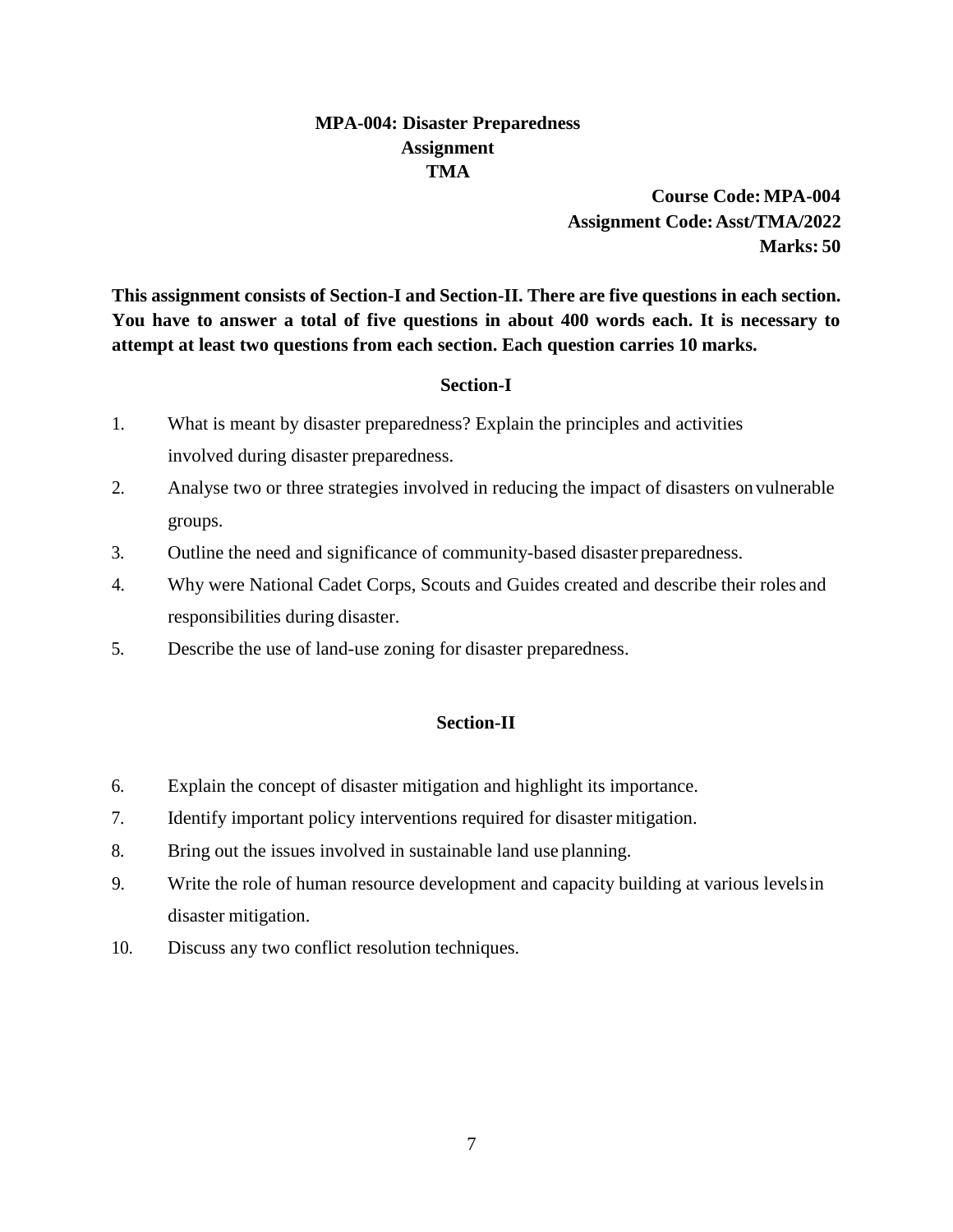# **MPA-005: Disaster Response Assignment TMA**

**Course Code: MPA-005 Assignment Code:Asst/TMA/2022 Marks: 50**

**This assignment consists of Section-I and Section-II. There are five questions in each section. You have to answer a total of five questions in about 400 words each. It is necessary to attempt at least two questions from each section. Each question carries 10 marks. Section-I**

- 1. Identify the role of other agencies in the response plans.
- 2. Define the trigger mechanism.
- 3. Highlight the importance of stakeholders for effective implementation of response plans.
- 4. Outline the role of media in disaster response.
- 5. Discuss about human behavior during and after disaster.

- 6. What is stress and highlight its types.
- 7. Highlight the minimum standards in health services.
- 8. Define panic and explain how to manage it.
- 9. Discuss the way relief is managed in India and give one example.
- 10. Explain the sources of vulnerability reduction.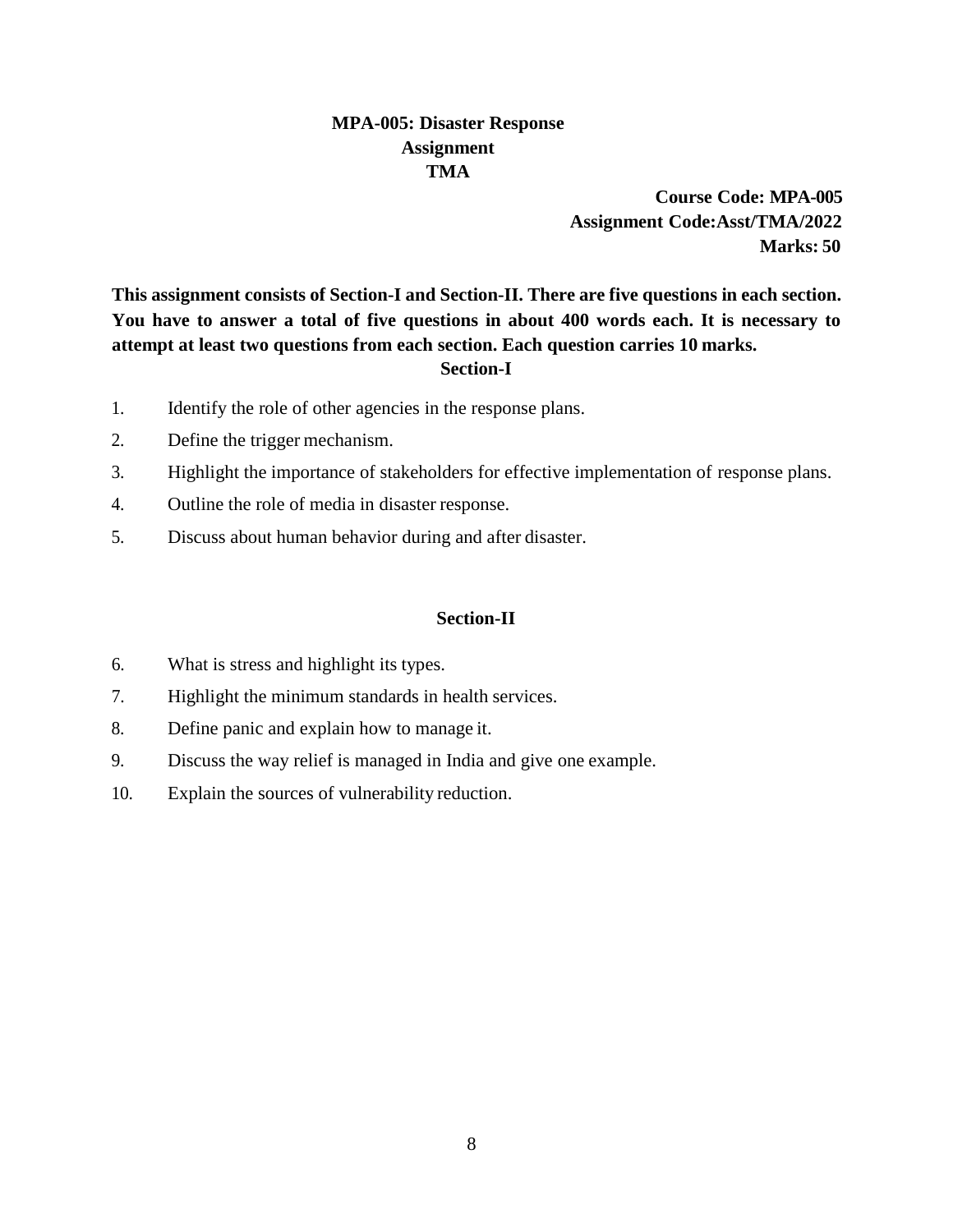# **MPA-006: Disaster Medicine Assignment (TMA)**

**Course Code:MPA-006 Assignment Code:Asst/TMA/2022 Marks: 50**

**This assignment consists of Section I and II. There are five questions in each section. You**  have to answer a total of five questions in about 400 words each. It is necessary to attempt at **least two questions from each section. Each question carries 10 marks.**

#### **Section I**

- 1. 'Epidemiological procedures follow a standardised course of action.' Discuss.
- 2. Write a note on immunization, as a risk preventive method.
- 3. Describe pre-hospital medical preparedness plan.
- 4. Explain the components in logistics management.
- 5. 'Medical response in remote areas has two phases.' Elaborate

#### **Section II**

- 6. 'Hospital alerting and response and clinical care are vital components of clinical casualty management.' Discuss.
- 7. Explain medical and health response to cyclones.
- 8. Describe the role of Geographical Information System in medical and health response.
- 9. Discuss follow-up services and follow-up activities in psychological rehabilitationof disaster victims.
- 10. Write a note on cardio-pulmonary resuscitation.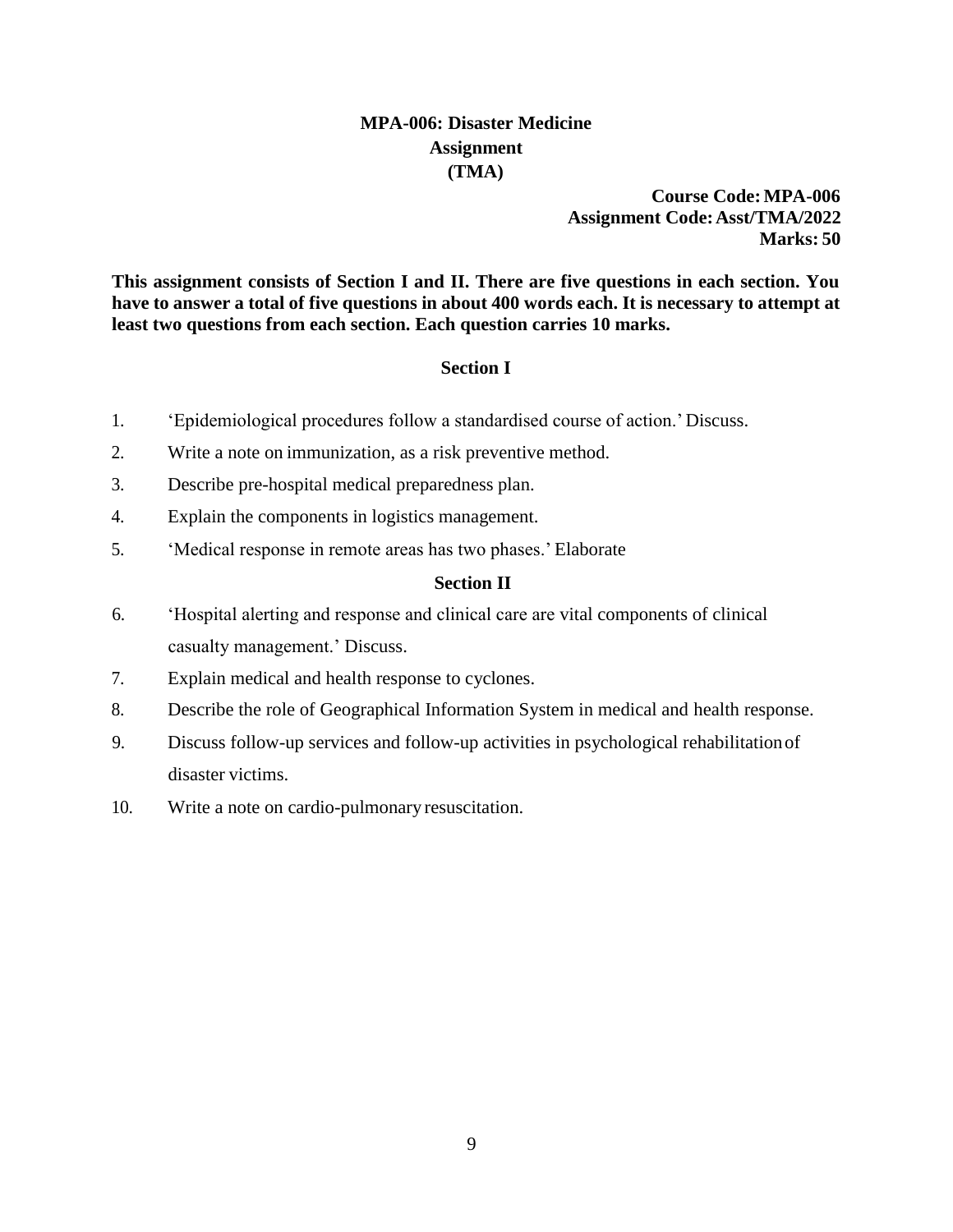# **MPA-007: Rehabilitation, Reconstruction and Recovery Assignment TMA**

**Course Code: MPA-007 Assignment Code:Asst/TMA/2022 Marks: 50**

**This assignment consists of Section-I and Section-II. There are five questions in each section. You have to answer a total of five questions in about 400 words each. It is necessary to attempt at least two questions from each section. Each question carries 10 marks.**

# **Section-I**

- 1. Examine the relationship between disasters and development.
- 2. Discuss the role of NGOs in disaster management.
- 3. 'Information Dissemination is important for effective disaster management'Elucidate.
- 4. What is meant by 'livelihood'. Bring out its relevance to the approach of reconstruction.
- 5. 'Insurance is an important risk management technique in disastermanagement' Comment.

- 6. Examine the importance and scope of education, awareness and training in disaster management.
- 7. Discuss the efforts that go into humanising the process of disasterrecovery.
- 8. Explain the role of various stakeholders involved in disaster management with respect to Malpa Landslide.
- 9. Analyse the constraints in monitoring and evaluation.
- 10. Discuss the goals of long-term Community-based Counter Disaster Planning.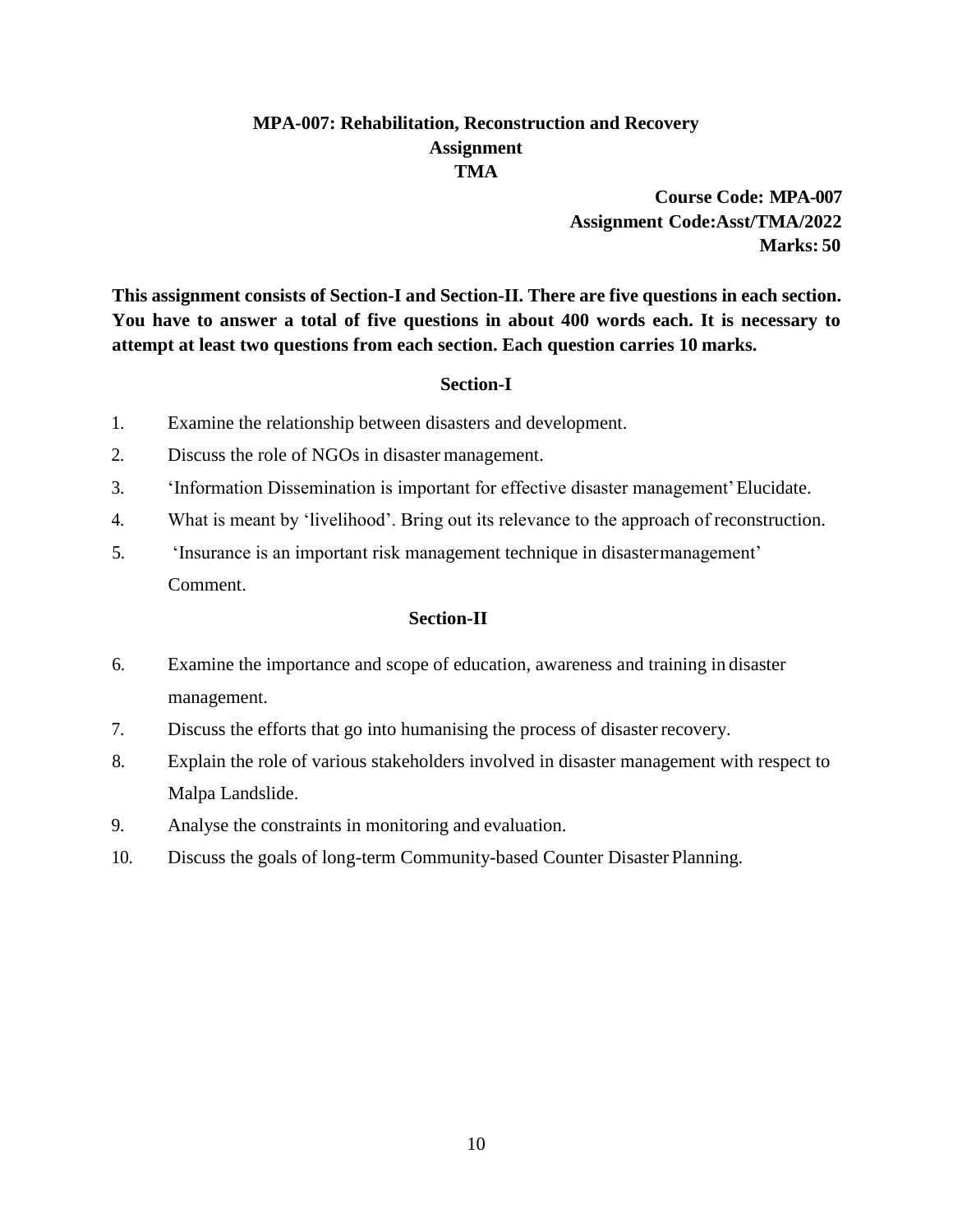# **MED-004: Towards Participatory Management Assignment (TMA)**

**Course Code: MED-004 Assignment Code:Asst/TMA/2022 Marks: 50**

**This assignment consists of Section I and II. There are five questions in each section. You**  have to answer a total of five questions in about 400 words each. It is necessary to attempt at **least two questions from each section. Each question carries 10 marks.**

### **Section I**

- 1. Discuss the PRA as a basic tool for participatory management and how are these tools used in the development of participatory projects.
- 2. What is good governance? List any six characteristics of good governance. Howdoes participatory management model help in good governance?
- 3. Examine various principles of participation and also analyze its constraints.
- 4. Describe the role of women in environment and development. Mention a successful example of a women's movement in protecting the environment.
- 5. Highlight the roles and functions of youth in development work.

### **Section II**

- 6. Explain the following in your own words.
	- a) Aims and mission of SACEP
	- b) Function of SACEP
	- c) Ongoing projects by SACEP
- 7. How the model- 'Reversals in Learning'- help farmers in sustainable and equitable development?
- 8. 'Orangi Pilot Project' can help to build a model urban developed unit in our country.' Elaborate.
- 9. a) How can Participatory Forest Management help in the development of both the people living on the edge of forest and the forest?
	- b) 'Tourism and urbanization are destroying the mountain ecosystem.'Explain.
	- c) Suggest measures to be undertaken for sustainable mountain development.
- 10. a) Differentiate between PIM and IMT.